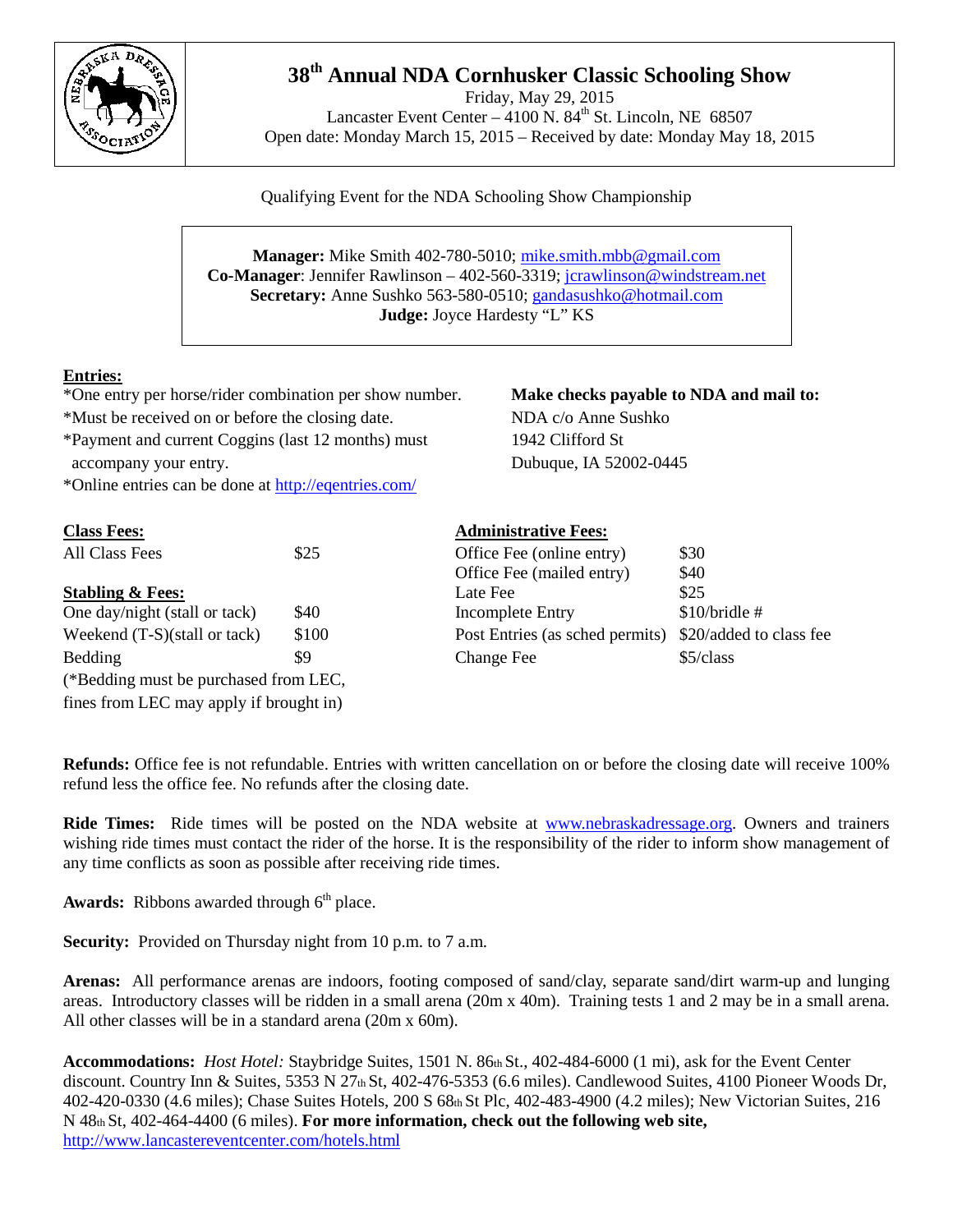**Directions:** *From the East:* From I-80 West, take exit 409 for US Hwy 6 toward Waverly. Turn left onto Hwy 6 toward Lincoln for 2.7 miles. Turn left onto 84<sup>th</sup> St, continue for approximately 1 ½ miles. Turn left onto Havelock Ave or into the Event Center from 84<sup>th</sup> St. *From the West:* From I-80 East, take exit 405 for 56<sup>th</sup> St/US Hwy 77. Turn right onto N 56<sup>th</sup> St, continue to Cornhusker Hwy (T-intersection). Turn left onto Cornhusker Hwy, continue over the bridge to 84<sup>th</sup> St. Turn right onto 84<sup>th</sup> St and continue approximately 1  $\frac{1}{2}$  miles. Turn left onto Havelock Ave or into the Event Center from  $84<sup>th</sup>$  St.

**Other:** *Concessions:*Available indoors on the grounds, open during show hours. *Dogs:*Dogs must be leashed and attached to a person at all times. Management may assess a fine if leash rule is not complied with.

**Attire:** Riding jackets are optional. Neat, solid polo shirts or blouses with long or short sleeves (not sleeveless) must be worn tucked in. Riding boots or paddock boots required. ASTM/SEI-certified helmet required for juniors.

| <b>Classes</b>  |                               |                  |                                       |  |
|-----------------|-------------------------------|------------------|---------------------------------------|--|
| No.             | Description                   | No.              | Description                           |  |
| S1              | Western Dressage Intro Test 1 | S <sub>15</sub>  | Western Dressage Level 1 TOC          |  |
| S <sub>2</sub>  | Western Dressage Intro Test 2 | S <sub>16</sub>  | First Level Test 1                    |  |
| S <sub>3</sub>  | Western Dressage Intro Test 3 | S <sub>17</sub>  | First Level Test 2                    |  |
| S <sub>4</sub>  | Western Dressage Intro Test 4 | S <sub>18</sub>  | First Level Test 3                    |  |
| S <sub>5</sub>  | <b>USDF</b> Intro A           | S <sub>19</sub>  | Western Dressage Level 2 TOC          |  |
| S <sub>6</sub>  | USDF Intro B                  | S <sub>20</sub>  | Second Level Test 1                   |  |
| S7              | USDF Intro C                  | S <sub>21</sub>  | Second Level Test 2                   |  |
| S <sub>8</sub>  | Western Dressage Basic Test 1 | S <sub>22</sub>  | Second Level Test 3                   |  |
| S <sub>9</sub>  | Western Dressage Basic Test 2 | S <sub>2</sub> 3 | Freestyle TOC (indicate test)         |  |
| S <sub>10</sub> | Western Dressage Basic Test 3 | S <sub>24</sub>  | TOC $(3^{rd}$ and higher)**           |  |
| S <sub>11</sub> | Western Dressage Basic Test 4 | S <sub>25</sub>  | 2013 USEF Rider TOC (indicate test)** |  |
| S <sub>12</sub> | Training Level Test 1         |                  |                                       |  |
| S <sub>13</sub> | Training Level Test 2         |                  |                                       |  |
| S <sub>14</sub> | Training Level Test 3         |                  |                                       |  |

\*All tests offered JR/YR, Adult Amateur and Open

\*\*No places or awards given for these rides. These are for experience/practice only.